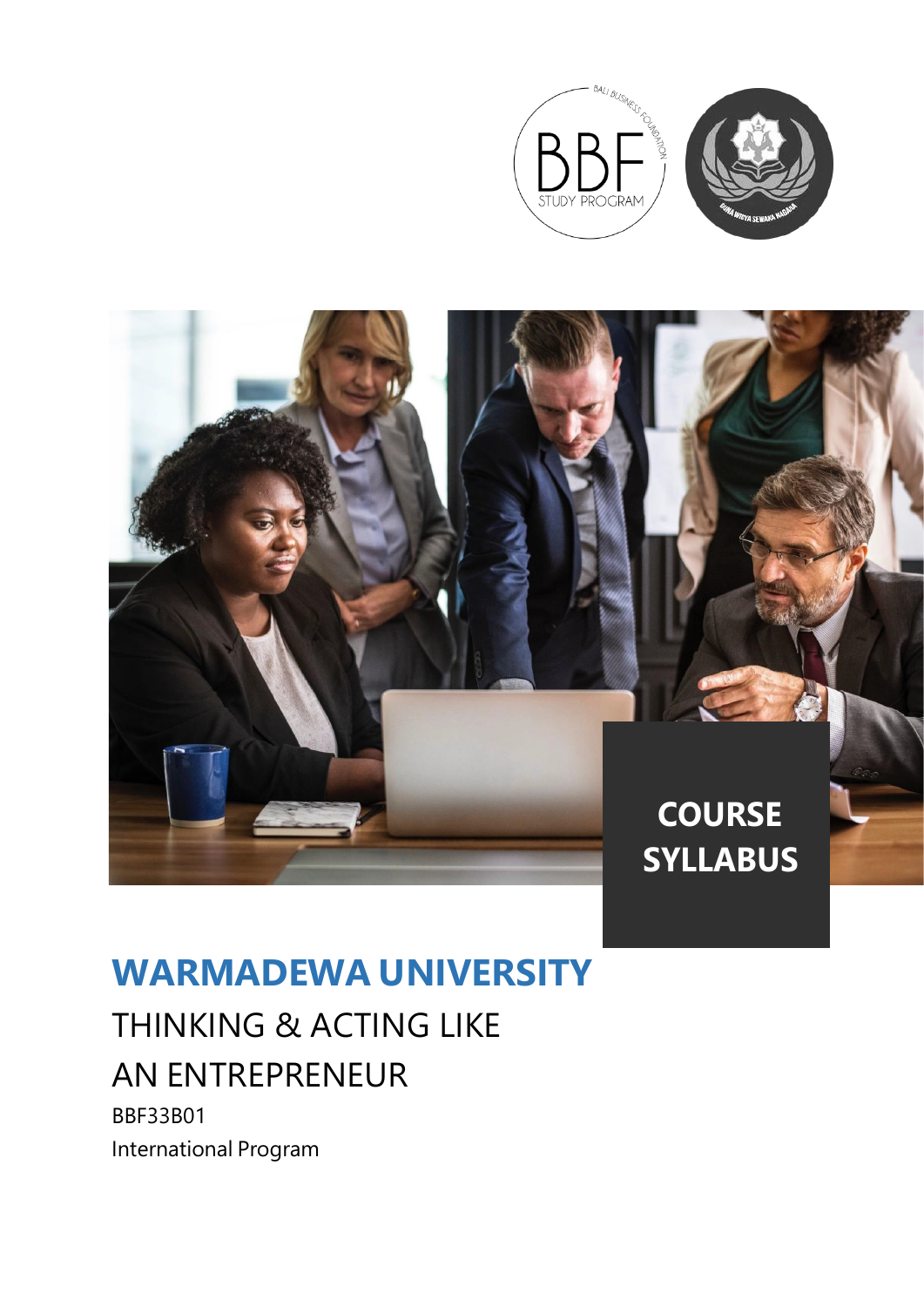

# THINKING & ACTING LIKE AN ENTREPRENEUR **5 ECTS**

### **COURSE DESCRIPTION**

Today's well-known companies got started the same way: as an idea within someone's head. While the idea itself is a vital prerequisite for success, it was what these individuals did with it that enabled them to become the success they are today. You can learn to think and act like these innovators too. This course helps you find your idea, turn it into a real-life business and make it a commercial success.

### **OBJECTIVES**

By the end of this course, students should be able to understand:

- **EXECUTE:** What does it mean to be an entrepreneur.
- $\blacksquare$  Whether entrepreneurs are born or made.
- $\blacksquare$  How to find an idea for starting a business.<br> $\blacksquare$  Which ideas are worth developing into business.
- Which ideas are worth developing into business plan.
- **EXECUTE:** How to assemble the right team to get the ideas off the ground.
- $\blacksquare$  How and when to revise business plans.
- $\blacksquare$  What are the typical traps into which entrepreneurs fall at the start of their business.

#### **LECTURING METHOD**

The course will be presented in lecture activities, classroom assignments and discussions, case studies, special topic presentations, and homework. Students will be working primarily based on real-life stories, though additional materials can be assigned from time to time. To understand the topics covered in this course, students must read the supplied online material before class sessions to contribute thoughtfully to the class discussions and exercises.

#### **ASSIGNMENTS**

During the semester, you will do several assignments that are mainly focusing on literature reviews on different topics given by the lecturer. The assignments will be included in the course grade at the end of your semester.

#### **ASSESSMENT METHOD**

Class attendance 10 %, Class participation and assignments 20 %, Mid-term exam 20 %, Final project 50 %